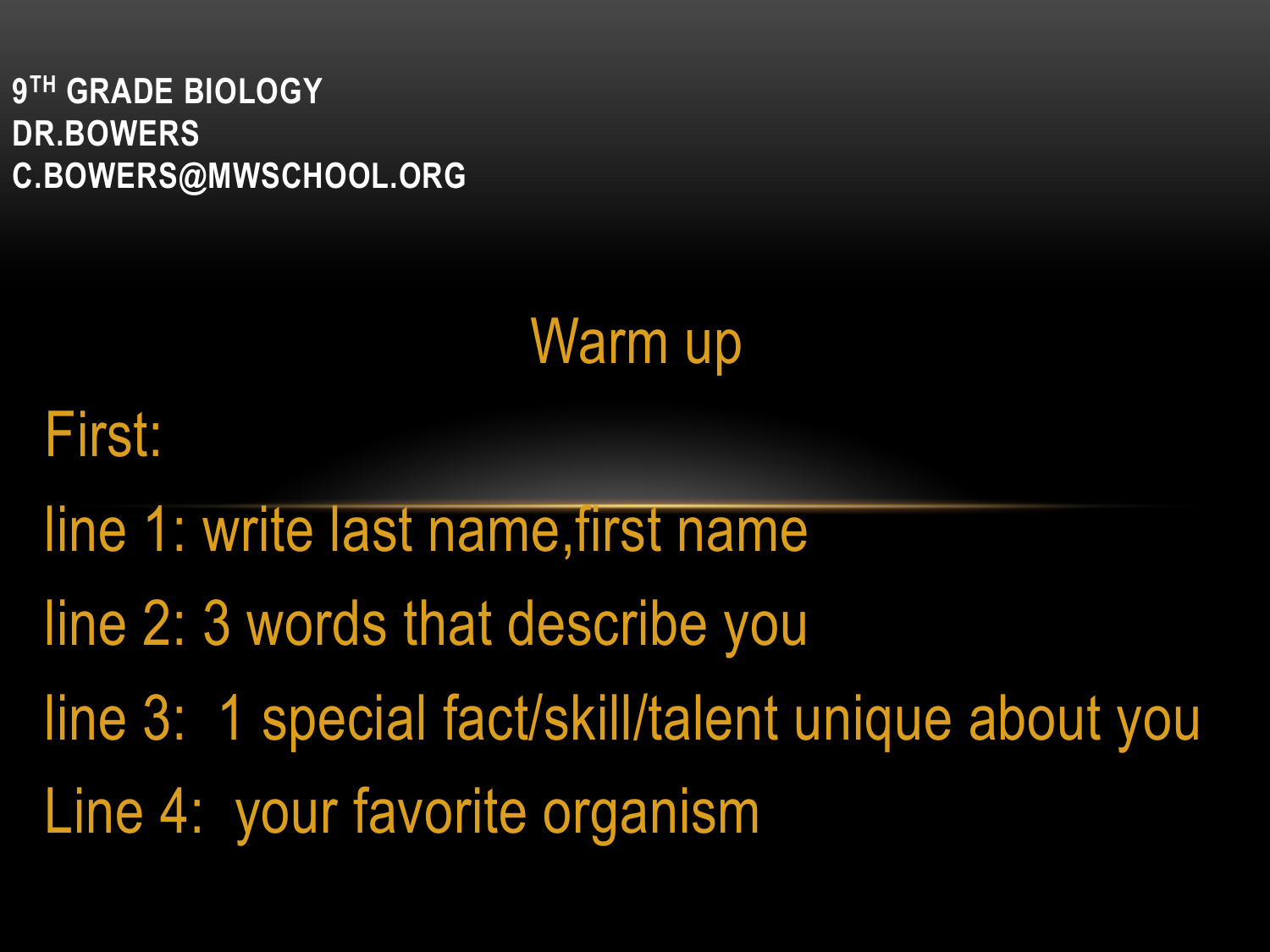WWW.DRBOWERS.WEEBLY.COM Link to my e-mail Information pertaining to class **Syllabus** Unit plans Homework Due dates Class blog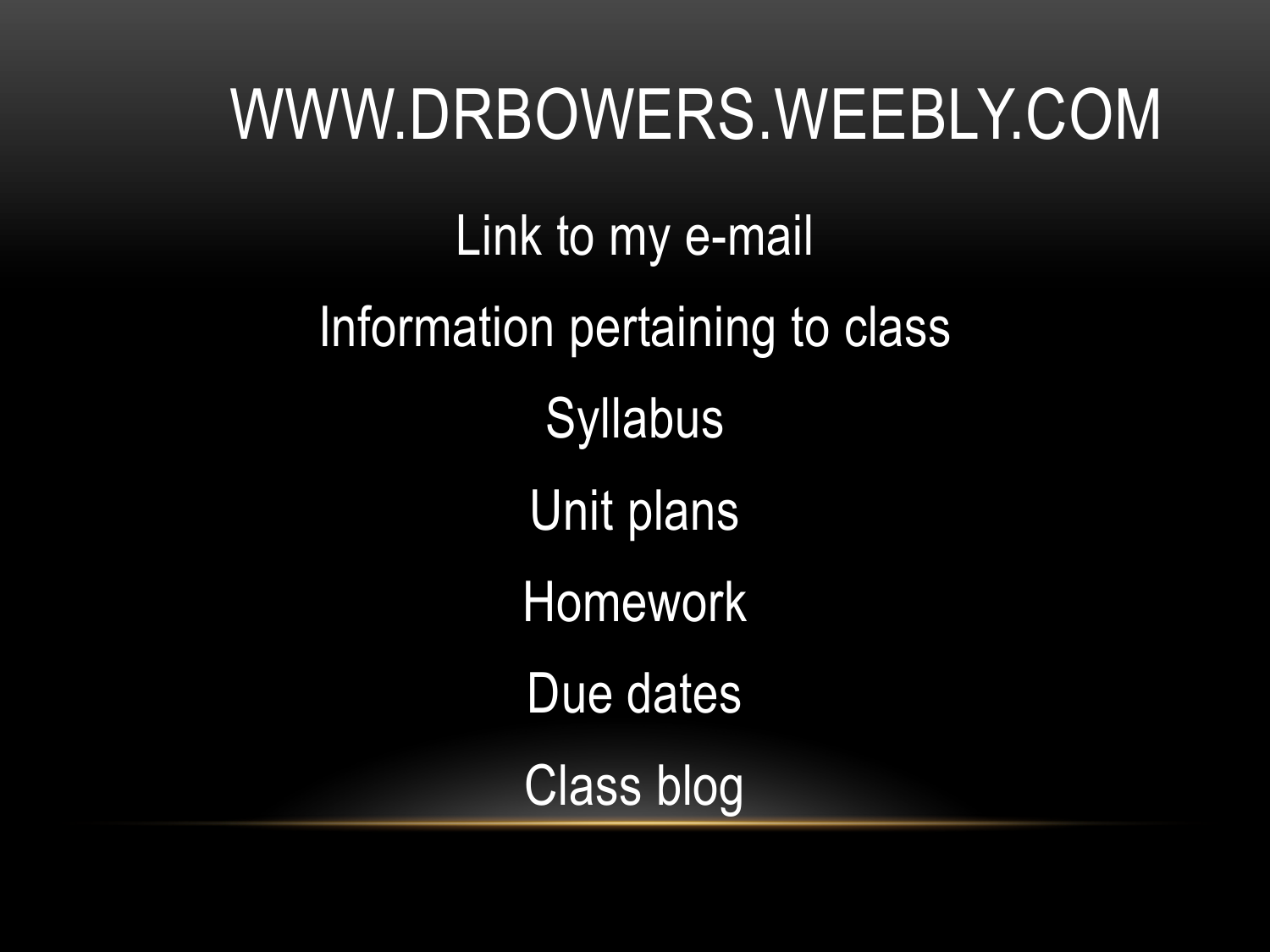# **CLASSROOM EXPECTATIONS**

- **Observe safety guidelines at all times**
- Respect people, things, and ideas
- Use time wisely
- If others are speaking, listen
- If you miss it, make it up
- 9<sup>th</sup> grade biology is a "can't free" zone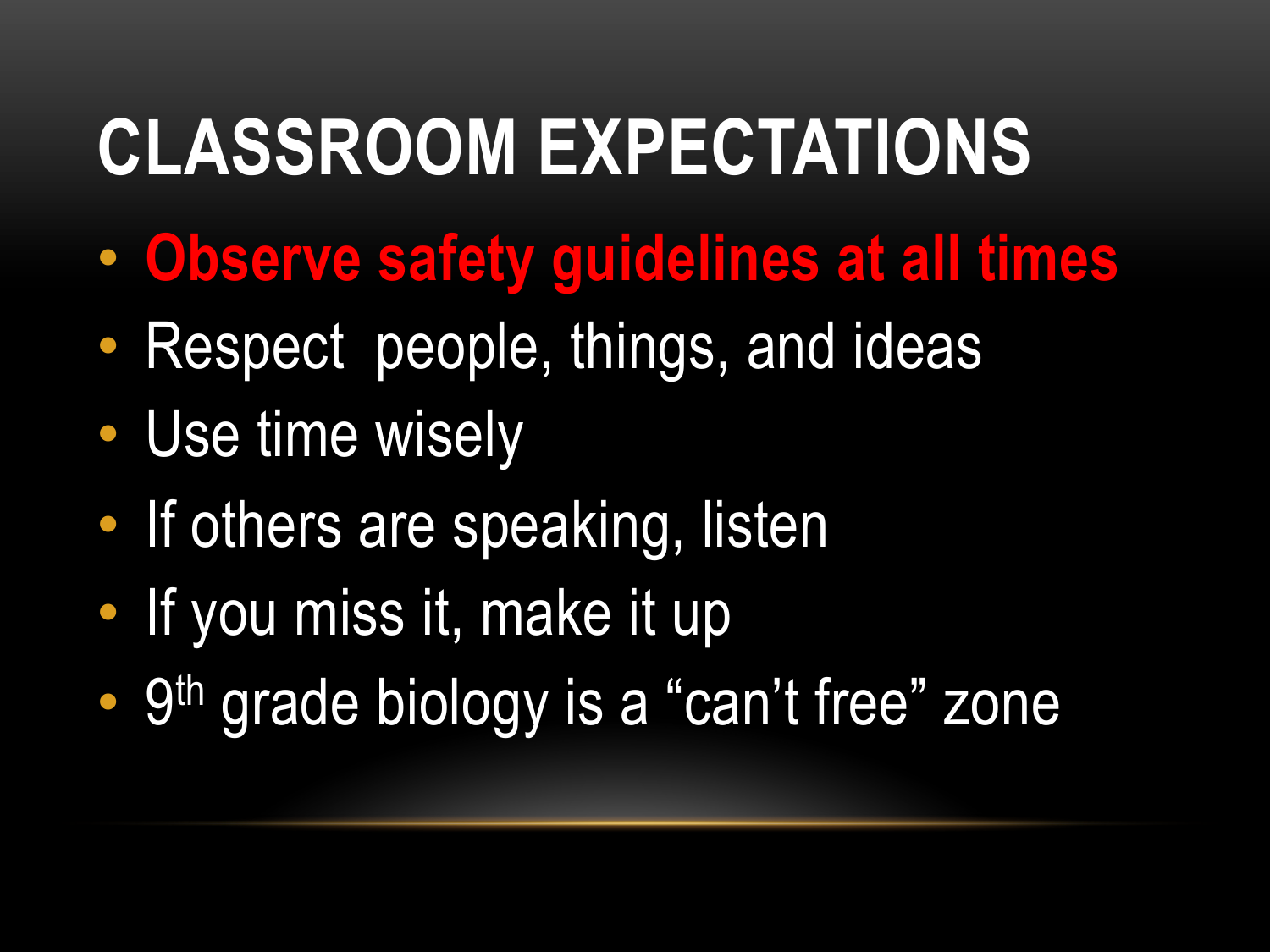# **DISCIPLINE**

- First offense: referral and phone call
- Second offense: referral and lunch detention
- Third offense: referral and discipline consult with Mr. Stewart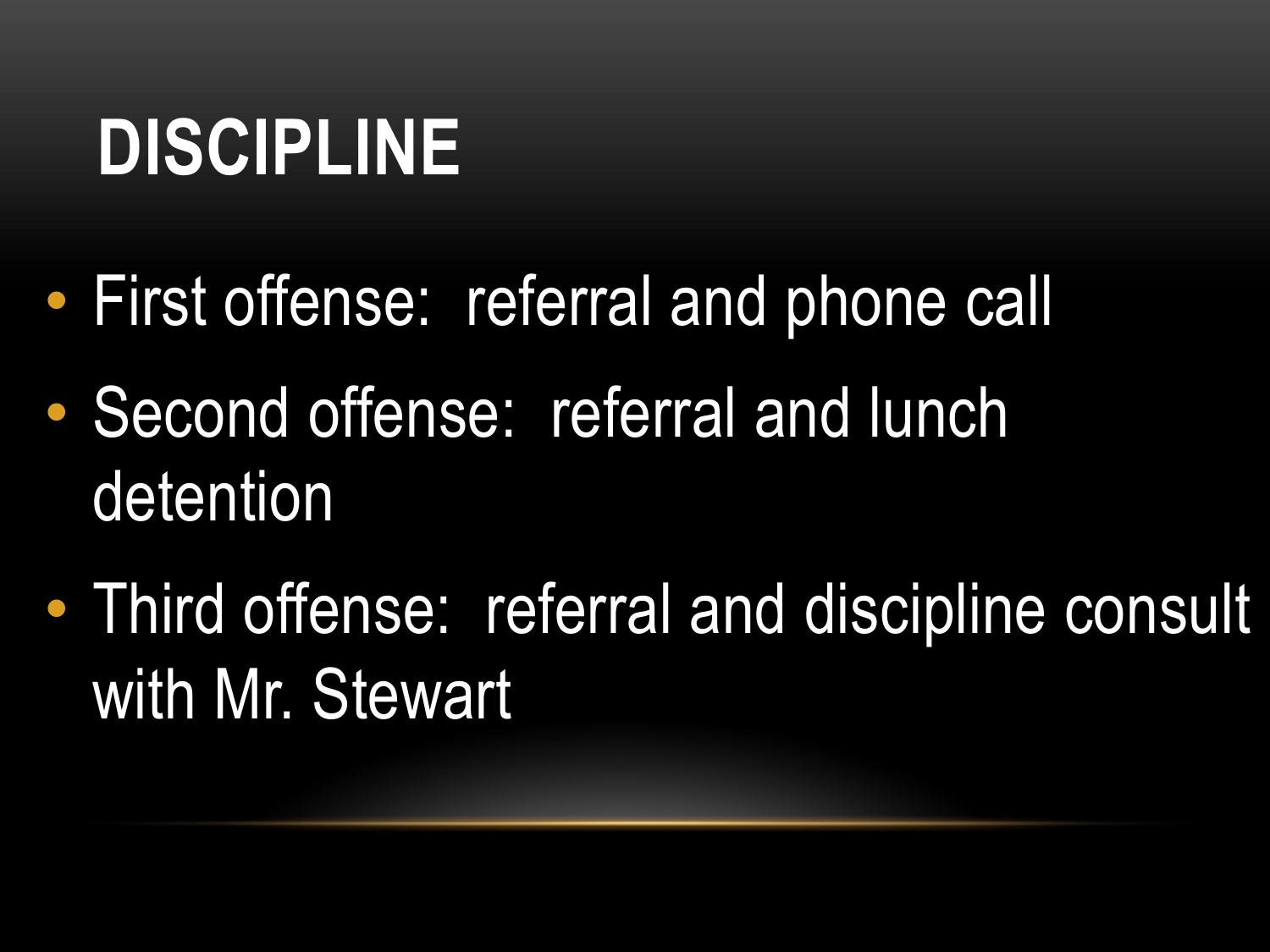### **LISTEN UP!**

# Cue...Do it!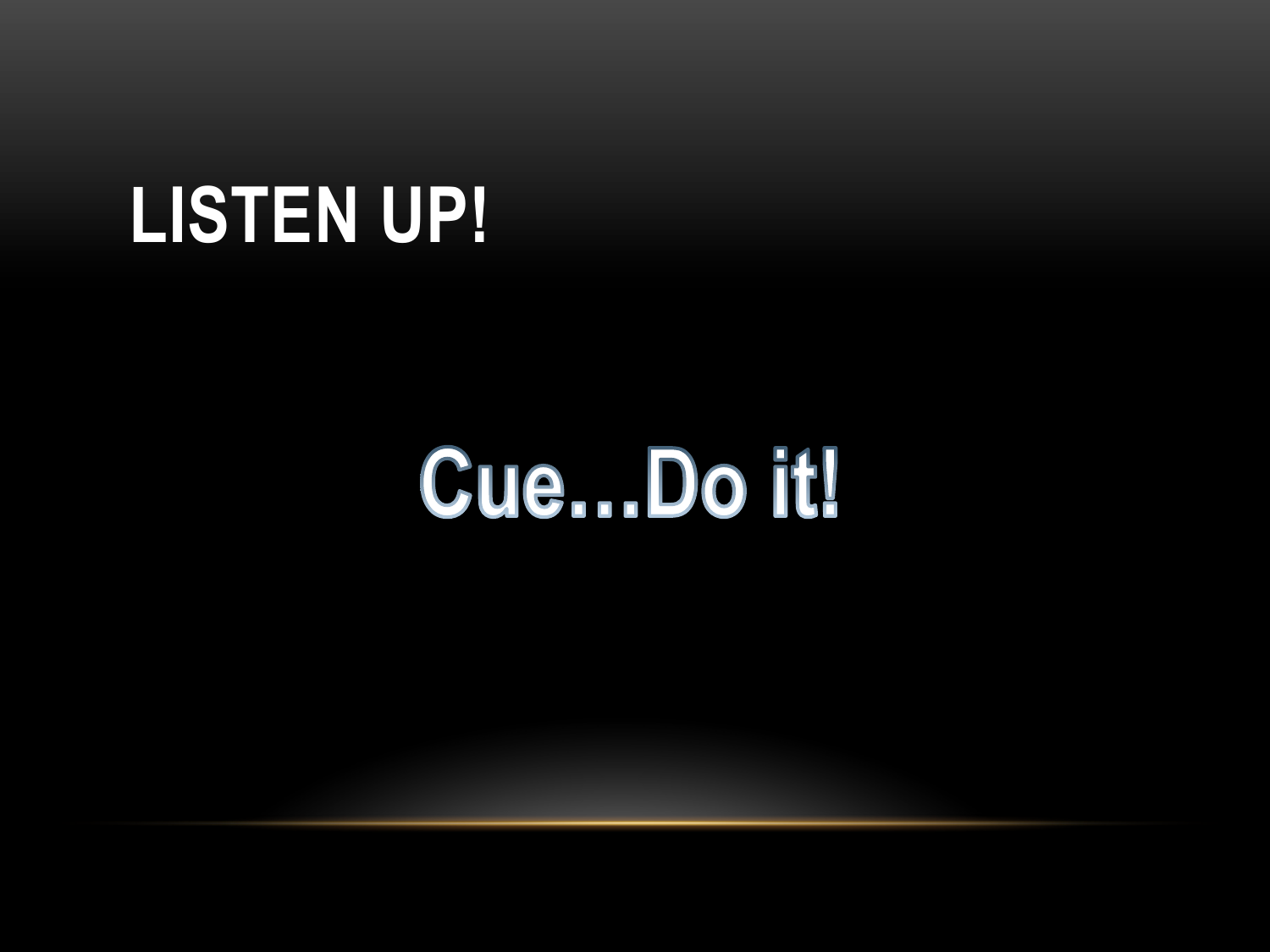### OTHER INFORMATION

- Hall passes (6 per 9 weeks); sign out at the door
- Turn in papers at the back of the room and pick up handouts.
- If you are absent, you can get the handouts you missed in the labeled drawer by the table
- SOS and tutorials...so useful...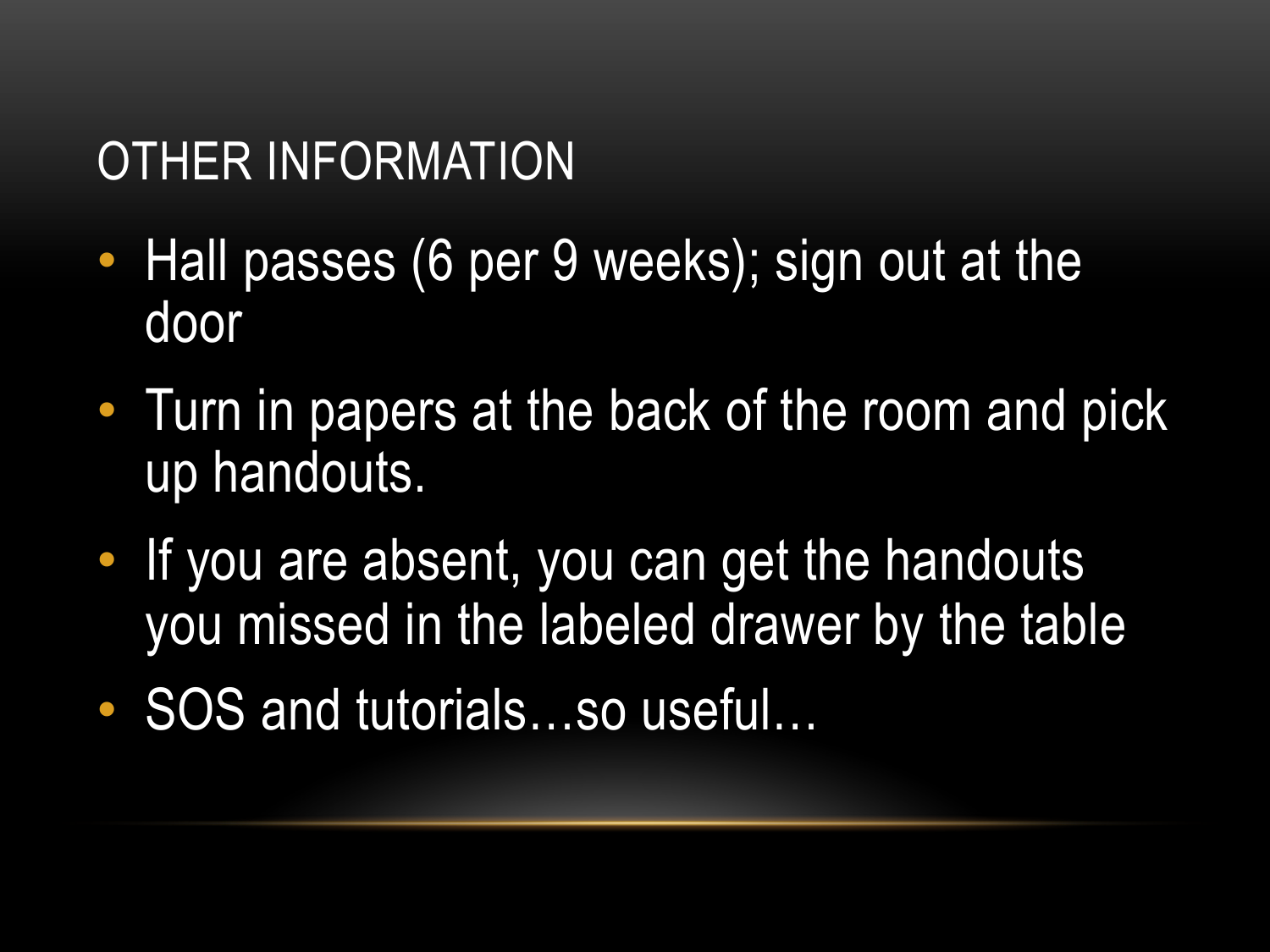#### SAFETY CONTRACTS

# Bring them back signed. We will go over these on Wed.